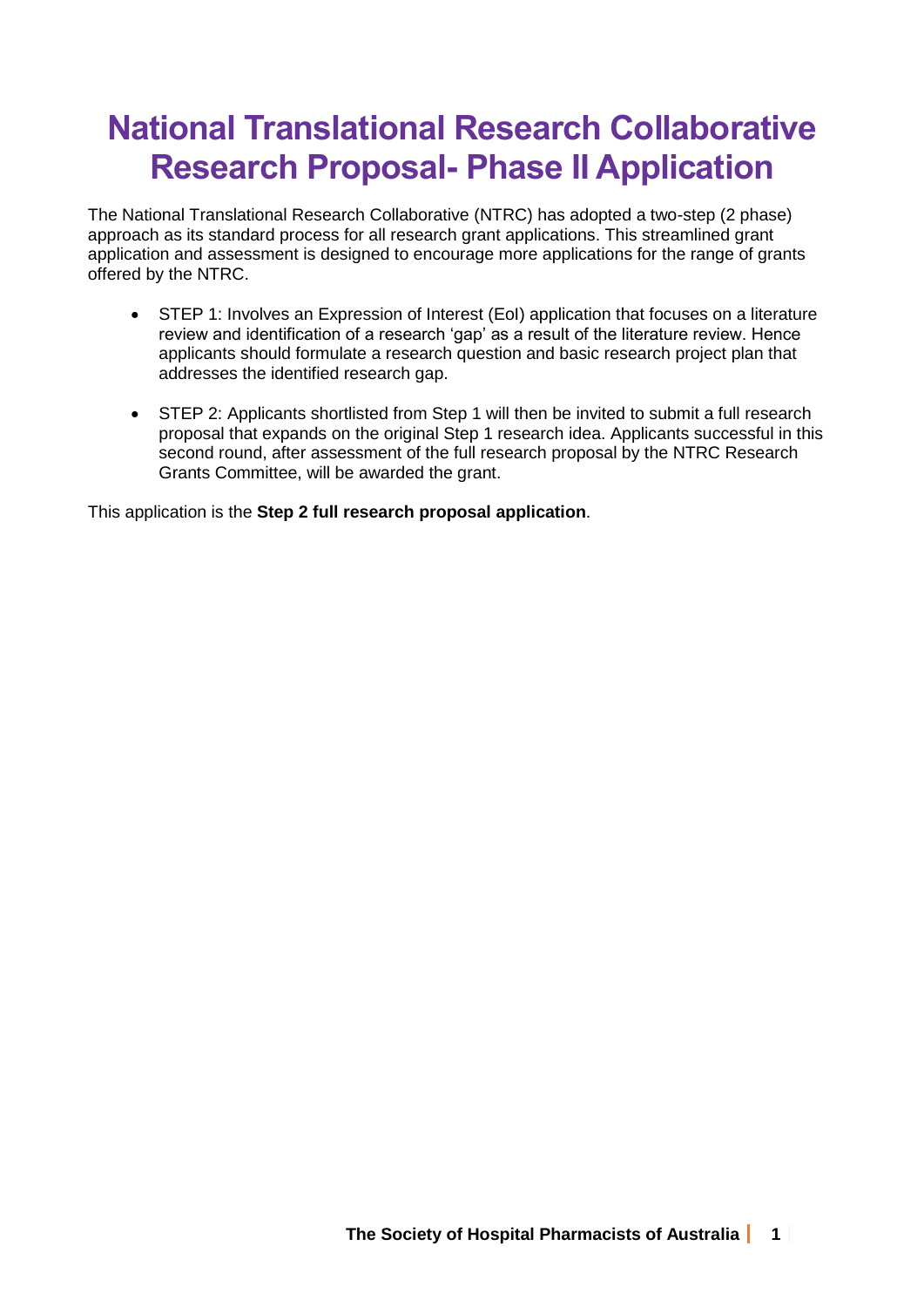# **GENERAL INFORMATION**

**Name of grant:** (full name of grant for which you are applying)

#### **Project administrator details:**

(the project administrator is the point of contact the SHPA NTRC will use for communication regarding this application).

| Title:               | First name: |  |
|----------------------|-------------|--|
| Last name:           |             |  |
| Current appointment: |             |  |
| Postal Address:      |             |  |
| Phone:               | Email:      |  |

**Full project title:** (provide a title that is clear, precise and informative to workers outside your field) <50 words max.>

**Short title:** (a title that is useful as a more casual project title, even for those not familiar with your research field) <25 words max.>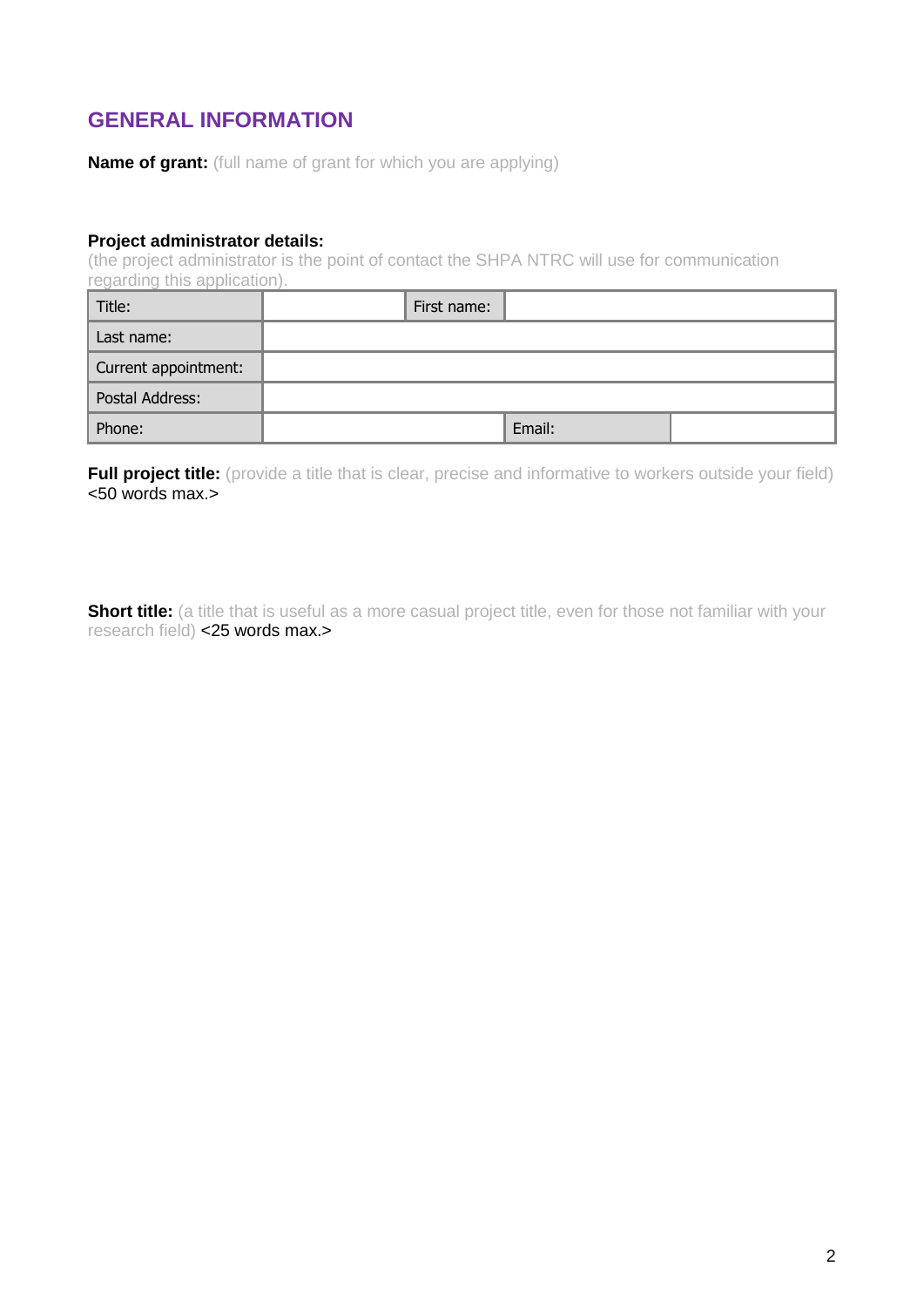# **Research design**

**Short project description:** (provide a succinct summary of your proposed research project. The summary should explain the purpose of the project in terms understood by a non-researchers) <250 words max.>

**Background:** (provide a rationale for the project. This should draw on the literature review and identified research 'gap' from your Step 1 application) <250 words max.>

**<List references to 'Background'>**

Aims and objectives: (clearly define the aims and objectives of the project) <150 words max.>

**Hypothesis:** (describe your research question) <100 words max.>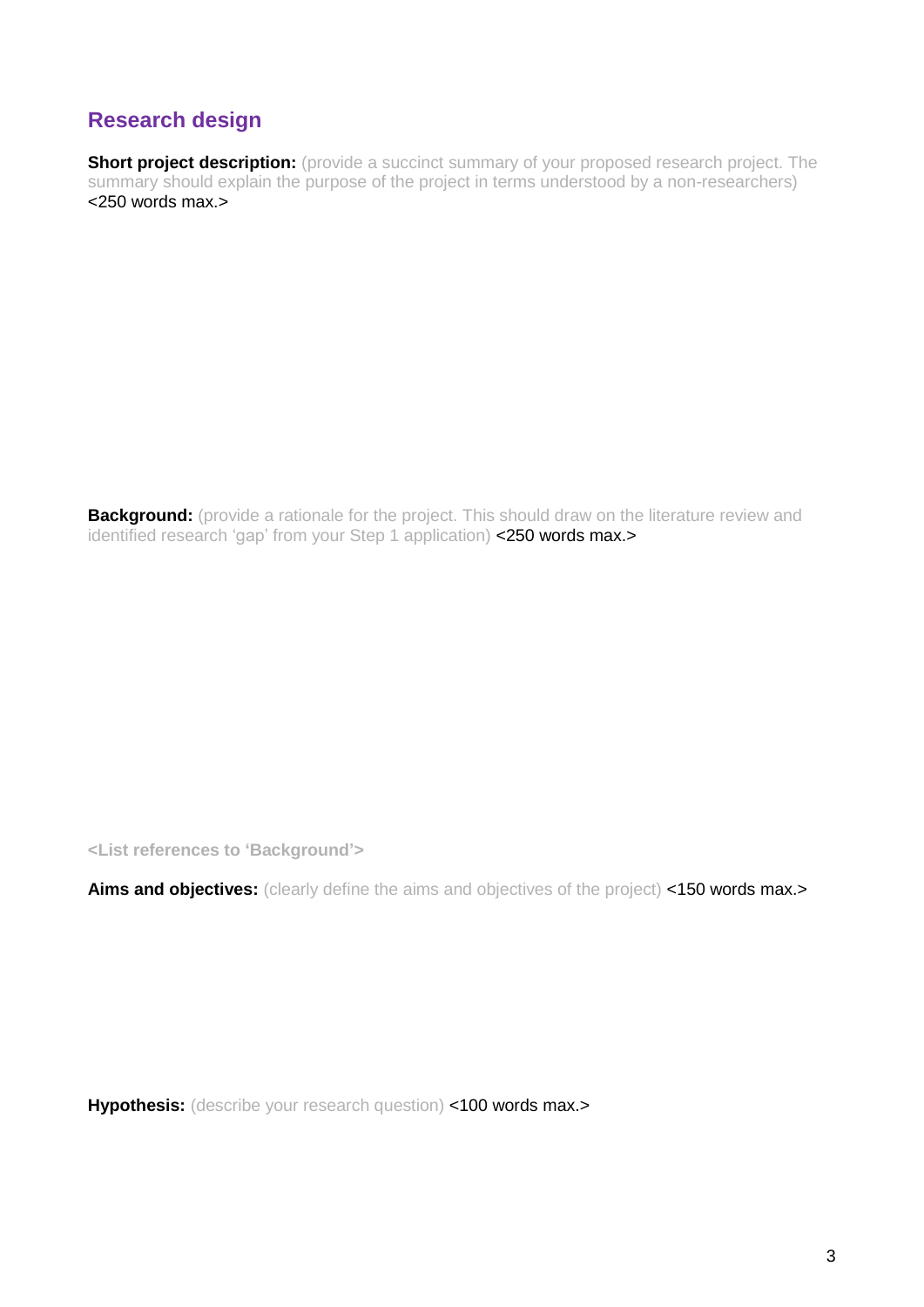**Methodology:** (Provide details of project design, group/population to be researched or sampled, evaluation methodology, statistical analysis and location e.g. single or multi-site) <1000 words max.>

**<You may wish to upload as a document, diagrams / figures / flow-charts, etc that may assist in further explaining your methodology.>**

**TRANSLATION and SCALE: Expected outcomes and impact.** (Describe the outcomes of the project. Focus on the impact of your likely research outcomes and how they might be translated into practice on a broader scale). <500 words max.>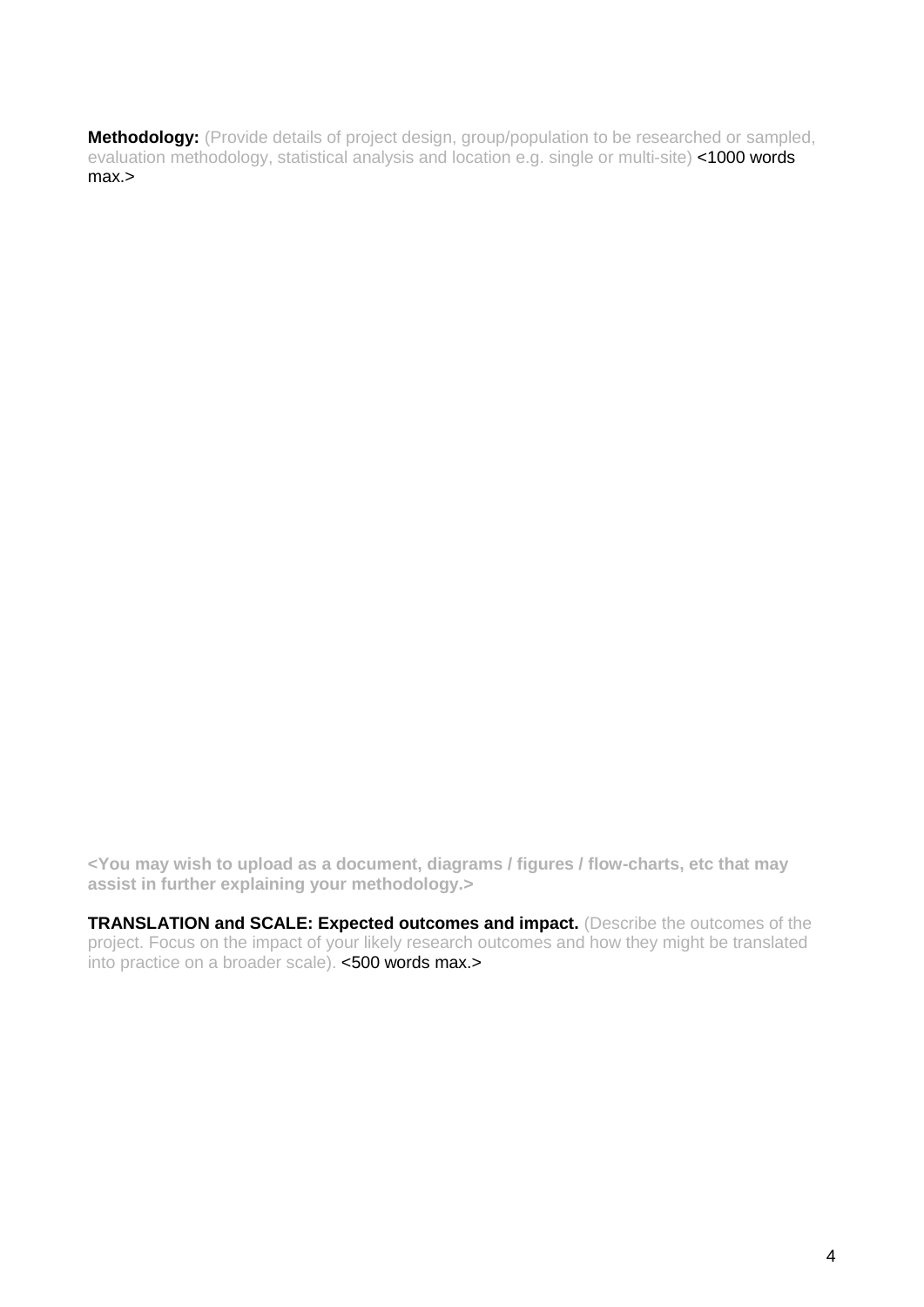**Dissemination:** (Describe how you will disseminate your research findings to the scientific community and broader public (e.g. published papers / conference presentations / media / etc). <150 words max.>

#### **Do you have existing ethics approval for this project? □ YES □ NO**

**If you answered 'YES' to existing ethics approval above, please give details below (e.g. Ethics Committee and application code, and basic ethical issues addressed).**

**If you answered 'NO', please describe anticipated ethical implications below. Research projects involving patients and patient data will require institutional ethics committee approval before funds are released.**

#### **Ethical implications: <250 words max.>**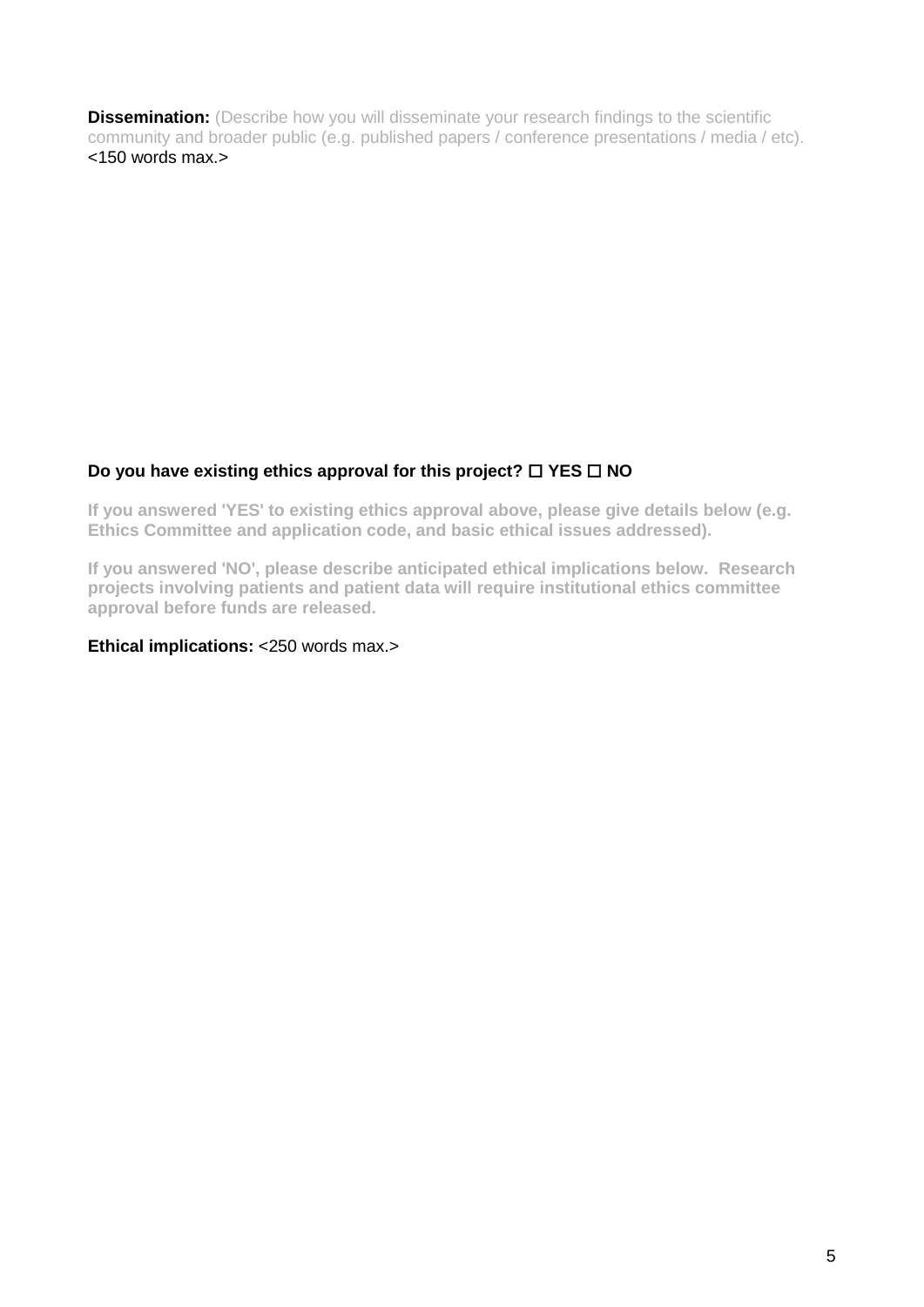### **Research Team**

**Principal Investigator (PI):** (as per your Step 1 application)

*The Principal Investigator is responsible for leadership and the overall management of the project.*

| Title:                               |                                                                                                                                                                                       |  | First name: |  |      |  |
|--------------------------------------|---------------------------------------------------------------------------------------------------------------------------------------------------------------------------------------|--|-------------|--|------|--|
| Last name:                           |                                                                                                                                                                                       |  |             |  |      |  |
| Department:                          |                                                                                                                                                                                       |  |             |  |      |  |
| Current position:                    |                                                                                                                                                                                       |  |             |  |      |  |
| Institution Legal Entity Name:       |                                                                                                                                                                                       |  |             |  | ABN: |  |
| <b>Institution Physical Address:</b> |                                                                                                                                                                                       |  |             |  |      |  |
| <b>Institution Trading As:</b>       |                                                                                                                                                                                       |  |             |  |      |  |
| Postal Address:                      |                                                                                                                                                                                       |  |             |  |      |  |
| Phone:                               |                                                                                                                                                                                       |  | Email:      |  |      |  |
| Length of SHPA<br>membership         | <though an="" be="" member,="" members="" necessarily="" need="" not="" of="" research="" shpa="" team="" the="" the<br="">Principal Investigator MUST be an SHPA member&gt;</though> |  |             |  |      |  |

#### **Principal Investigator (PI) NIH Biosketch:** (as per your Step 1 application)

Instead of a CV, the primary investigator is asked to complete an NIH Biosketch. This should be submitted as a separate document to this EoI form when submitting your complete EoI to [grants@shpa.org.au.](mailto:grants@shpa.org.au)

To access the NIH BioSketch template and instructions go to: [www.grants.nih.gov/grants/forms/biosketch.htm](http://www.grants.nih.gov/grants/forms/biosketch.htm) (note: an 'eRA COMMONS USER NAME is not required).

<file upload>

**Principal Investigator (PI) Previous SHPA Grants:** (include any other SHPA grant wins, even under old RDGAC program prior to NTRC. Write N/A if not applicable)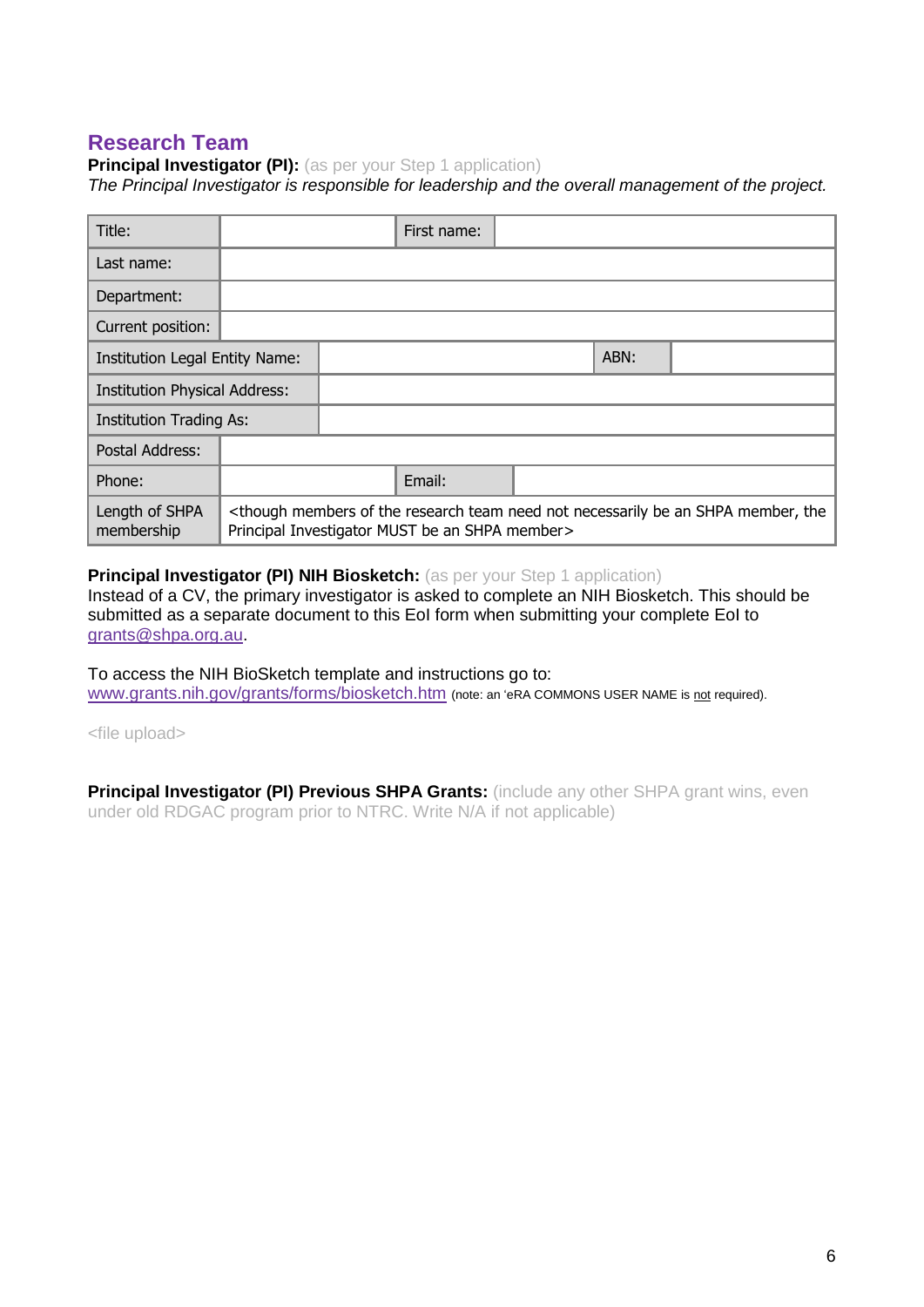#### **Co-investigators:** (as per your Step 1 application)

For each co-investigator, indicate their primary role as per codes below, in 'Role' field (choose only one role code for each investigator):

\* Indicate whether the investigator is **primarily** (Choose only one for each investigator): **A** – Academic **C** – Clinical **CR** – Consumer representative

**G** – Government representative **P** - Provider Representative (e.g of hospital or local area service) **O** – Other

Please note: To add another Co-Investigator click on the 'Add more' button in the bottom right hand corner.

| <b>Name</b> | <b>Current position</b> | Organisation | Role* |
|-------------|-------------------------|--------------|-------|
|             |                         |              |       |
|             |                         |              |       |
|             |                         |              |       |
|             |                         |              |       |
|             |                         |              |       |
|             |                         |              |       |
|             |                         |              |       |

**Summary of Co-Investigator team:** (include information such as: examples of working as a research team previously: previous research grant wins; prizes and awards of team members; recent publications of team members relevant to this grant) <500 words max.>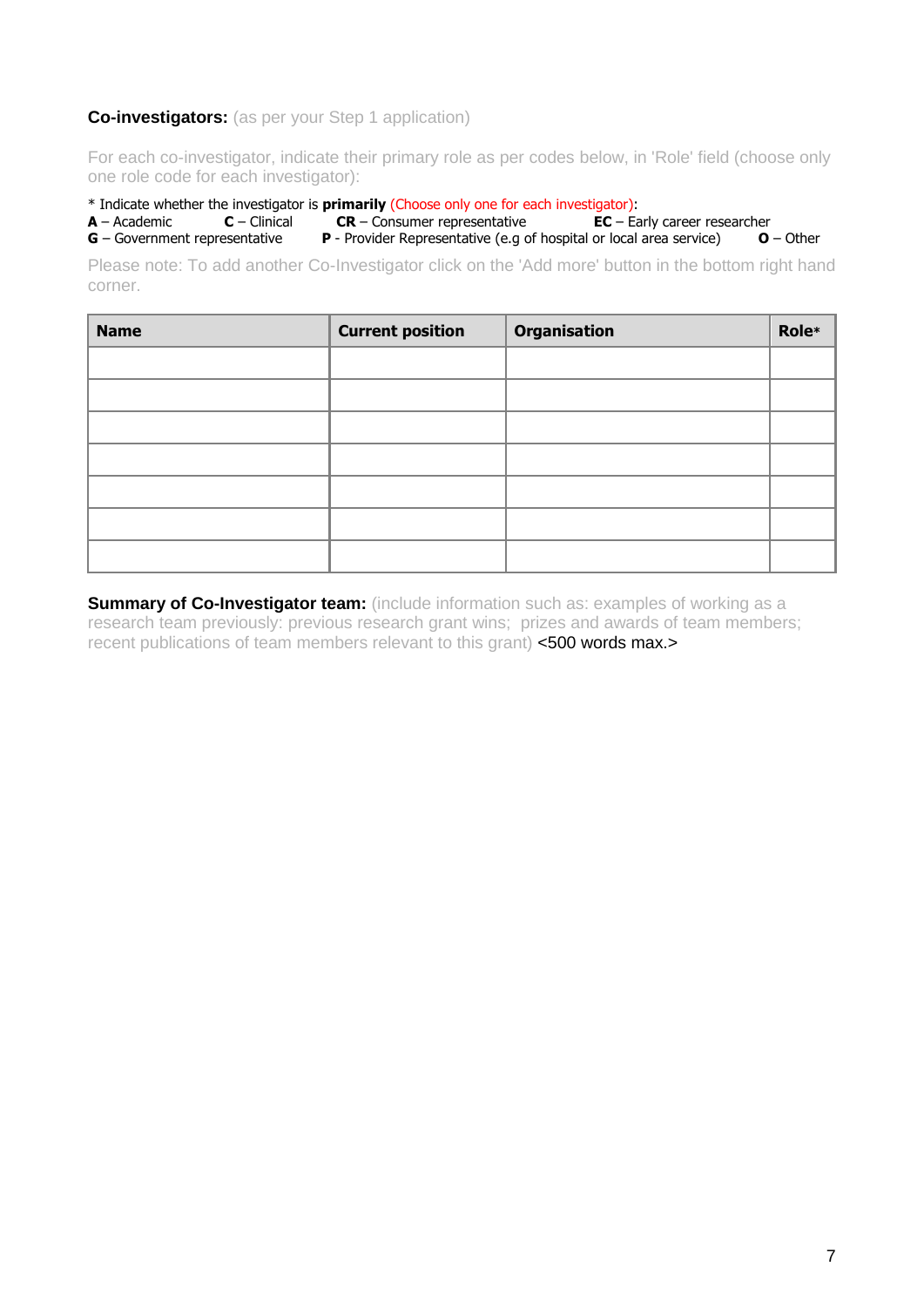# **Budget and timeline:**

**Project timetable:** (outline the project timeline)

**Project start:** (must be a date)

**Project finish:** (must be a date)

**Budget:** (applicants must provide a detailed project budget. This pro-forma is to be used as a guide for completing a budget for the overall project. Not all items will be applicable for funding; these are examples only. Please delete and replace as required).

**Total amount requested:** (must be a dollar amount- what is the total financial support you are requesting in this application?)

| Registration / course fees                                                        |  |
|-----------------------------------------------------------------------------------|--|
| Accommodation expenses                                                            |  |
| Travel expenses                                                                   |  |
| <b>Salaries</b>                                                                   |  |
| Materials, consumables, equipment                                                 |  |
| Miscellaneous (e.g. ethics fees, photocopying,<br>printing of brochures /posters) |  |
| <b>Others</b>                                                                     |  |

**Budget total (total expenditure amount)** (this number / amount is calculated from your budget details above. Your overall budget may exceed the grant total, but the amount awarded will only be to a maximum equivalent to the total financial)